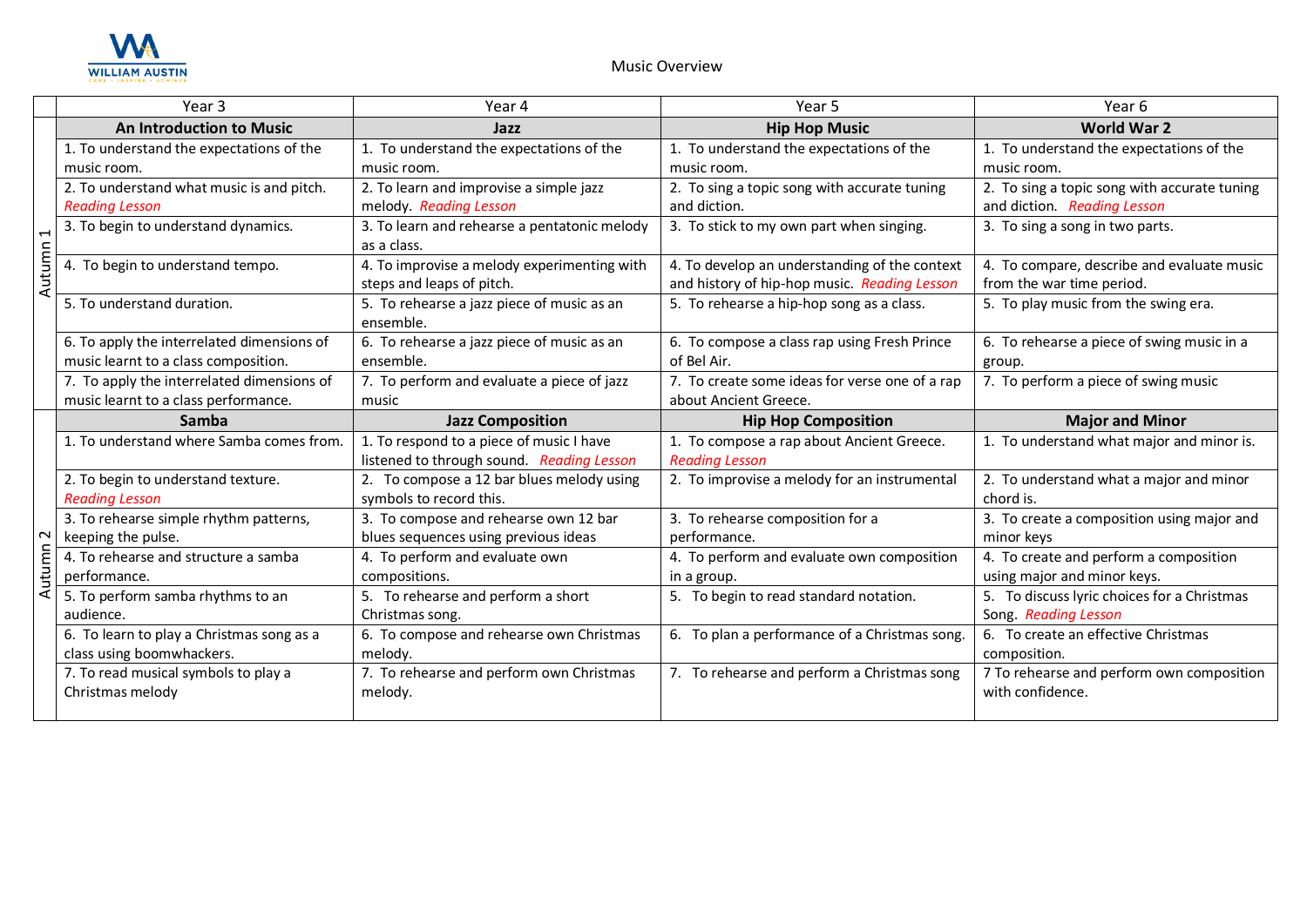

|                          | Year 3                                                                  | Year 4                                                                                          | Year 5                                                                                          | Year 6                                                                         |
|--------------------------|-------------------------------------------------------------------------|-------------------------------------------------------------------------------------------------|-------------------------------------------------------------------------------------------------|--------------------------------------------------------------------------------|
|                          | <b>Recorders</b>                                                        | Canon                                                                                           | <b>Beethoven</b>                                                                                | <b>Ukulele</b>                                                                 |
|                          | 1. To listen with attention to detail and<br>recall sounds from memory. | 1. To listen with attention to detail and recall<br>sounds from memory.                         | 1. To develop an understanding of a famous<br>composer Beethoven. Reading Lesson                | To appreciate music drawn from<br>different traditions. Reading Lesson         |
|                          | 2. To pitch small intervals accurately.                                 | 2. To control my breathing when I am<br>singing.                                                | 2. To understand what a motif is as a<br>compositional device.                                  | 2. To recap how to hold the ukulele<br>correctly.                              |
| $\overline{\phantom{0}}$ | 3. To sing a song with a sense of shape and<br>melody.                  | 3. To sing a song pitching notes correctly.                                                     | 3. To compose the rhythm for my motif.                                                          | 3. To play the chords of C and F.                                              |
| pring                    | 4. To learn some facts about the recorder.<br><b>Reading Lesson</b>     | 4. To sing a round, sticking to my own part.                                                    | 4. To compose the melody for my motif.                                                          | 4. To play the chords of C, F and G.                                           |
| $\overline{v}$           | 5. To hold the recorder with accuracy.                                  | 5. To understand canon as a musical device.                                                     | 5. To understand how compositions can be<br>created using technology.                           | 5. To play the chords of C, F and G7 and G                                     |
|                          | 6. To understand staff notation 'b'                                     | 6. To discover, listen and appraise the<br>musical works of Johann Pachelbel. Reading<br>Lesson | 6. To include a structure to my composition.                                                    | 6. To play the chords of C, F, G7, G and C7.                                   |
|                          | 7. To play the note 'b' with accuracy and<br>control.                   | 7. To perform a canon in an ensemble.                                                           | 7. To evaluate and assess both my own and<br>other children's work.                             | 7. To perform in an ensemble with accuracy,<br>fluency and expression.         |
|                          | <b>Recorders</b>                                                        | <b>Djembe Drum</b>                                                                              | <b>Class Orchestra</b>                                                                          | <b>Pop Contemporary Music</b>                                                  |
| $\sim$<br>Spring         | 1. To play the note 'a' and read this on the<br>stave.                  | 1. To understand where the Djembe comes<br>from. Reading Lesson                                 | 1. To understand what the orchestra is and<br>how this has changed over time. Reading<br>Lesson | 1. To develop an understanding of music in<br>the 1950s.                       |
|                          | 2. To play the notes 'a' and 'b' with<br>accuracy and control.          | 2. To understand how to hold the djembe<br>with the correct hand and body position.             | 2. To recognise instruments and group them.                                                     | 2. To develop an understanding of music in<br>the 1960s.                       |
|                          | 3. To learn how to play the note g.                                     | 3. To understand pulse and play in time.                                                        | 3. To recognise instrumental sounds                                                             | 3. To develop an understanding of musical<br>styles in the 1970s.              |
|                          | 4. To play the notes 'g', 'a' and 'b' with<br>control.                  | 4. To play different patterns with the left and<br>right hand                                   | 4. To learn a piece of music for a class<br>orchestra performance.                              | 4. To develop an understanding of music<br>styles in the 1980s. Reading Lesson |
|                          | 5. To play the notes 'g', 'a' and 'b' with<br>control and accuracy.     | 5. To understand call and response as a<br>musical device.                                      | 5. To rehearse a piece of music for class<br>orchestra performance.                             | 5. To develop an understanding of the<br>structure of pop music                |
|                          | 6. To learn a song for a performance.<br><b>Reading Lesson</b>          | 6. To compose a class performance.                                                              | 6. To rehearse a piece of music for class<br>orchestra performance.                             | 6. To compose own pop song.                                                    |
|                          | 7. To perform in a recorder ensemble.                                   | 7. To perform a class performance                                                               | 7. To perform and evaluate a class orchestra<br>performance.                                    | 7. To compose and or perform own pop<br>song.                                  |